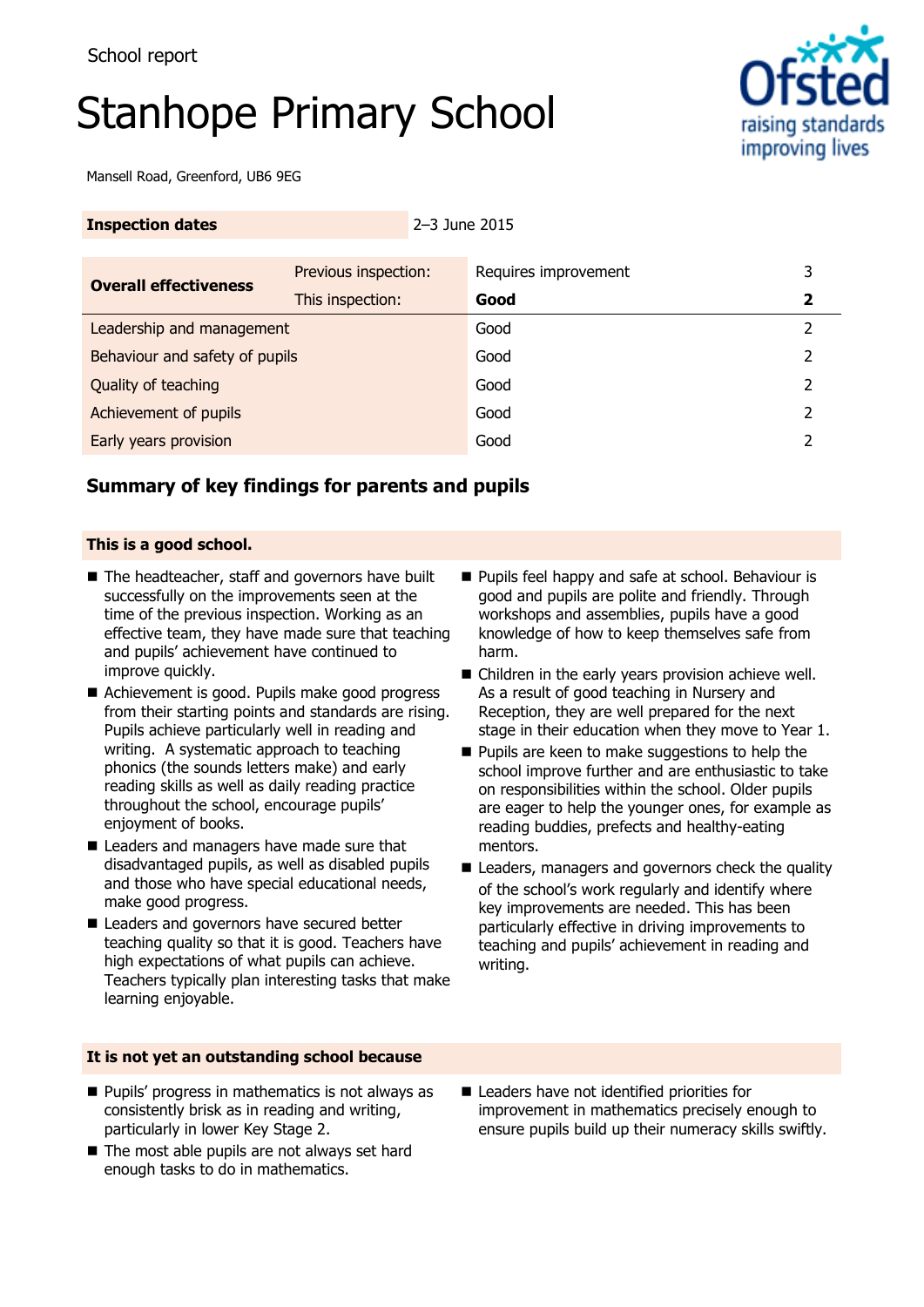### **Information about this inspection**

- The inspectors observed teaching in all years. They visited parts of 23 lessons, nine of them jointly with senior leaders.
- $\blacksquare$  The inspectors held informal discussions with groups of pupils. The inspectors also held discussions with staff, members of the governing body and a representative of the local authority. The inspectors listened to pupils reading, looked at work in pupils' books and the school's information showing pupils' progress.
- The inspectors scrutinised a range of documentation provided by the school, including action plans, the school's own checks on its performance and the quality of teaching. Records relating to behaviour, attendance and safeguarding were also considered.
- There were 25 responses to the Ofsted online survey, Parent View. The inspectors spoke informally with parents and considered the school's own recent survey of parent views. The inspection took account of 17 responses to the staff questionnaire.

#### **Inspection team**

| Madeleine Gerard, Lead inspector | Her Majesty's Inspector     |
|----------------------------------|-----------------------------|
| Mel Rose                         | Her Majesty's Inspector     |
| David Westall                    | <b>Additional Inspector</b> |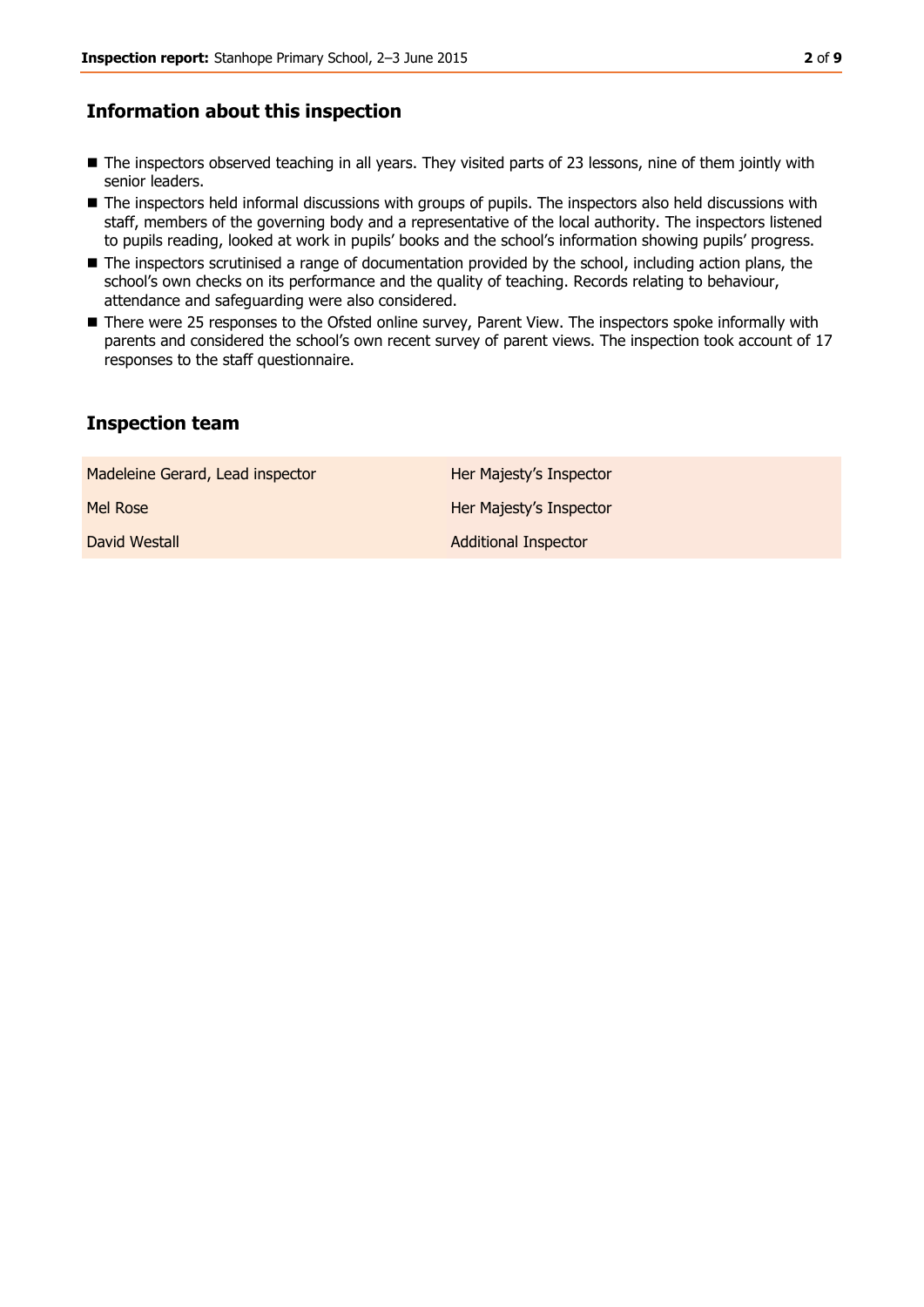# **Full report**

# **Information about this school**

- The school is much larger than the average-size primary school.
- The proportion of pupils from minority ethnic backgrounds is above average. The proportion speaking English as an additional language is above average.
- The proportion of disabled pupils and those who have special educational needs is similar to the national average.
- The proportion of disadvantaged pupils who are supported by the pupil premium (additional government funding to give extra support to those known to be eligible for free school meals and to children who are looked after) is above average.
- In 2014, the school met the government's current floor standards, which set the minimum expectations for pupils' attainment and progress in English and mathematics.
- The school provides part-time early years provision for children in two Nursery classes and full-time provision for children in three Reception classes.
- More pupils join and leave the school part way through their primary education compared with other schools nationally.
- The breakfast and after-school club is not managed by the school and was not included in this inspection.

# **What does the school need to do to improve further?**

- **Ensure that pupils make more rapid progress in mathematics by:** 
	- identifying precisely the key improvements needed in mathematics so these are addressed quickly
	- helping pupils to build up their numeracy skills quickly, particularly in lower Key Stage 2
	- making sure the most able pupils are always set demanding work.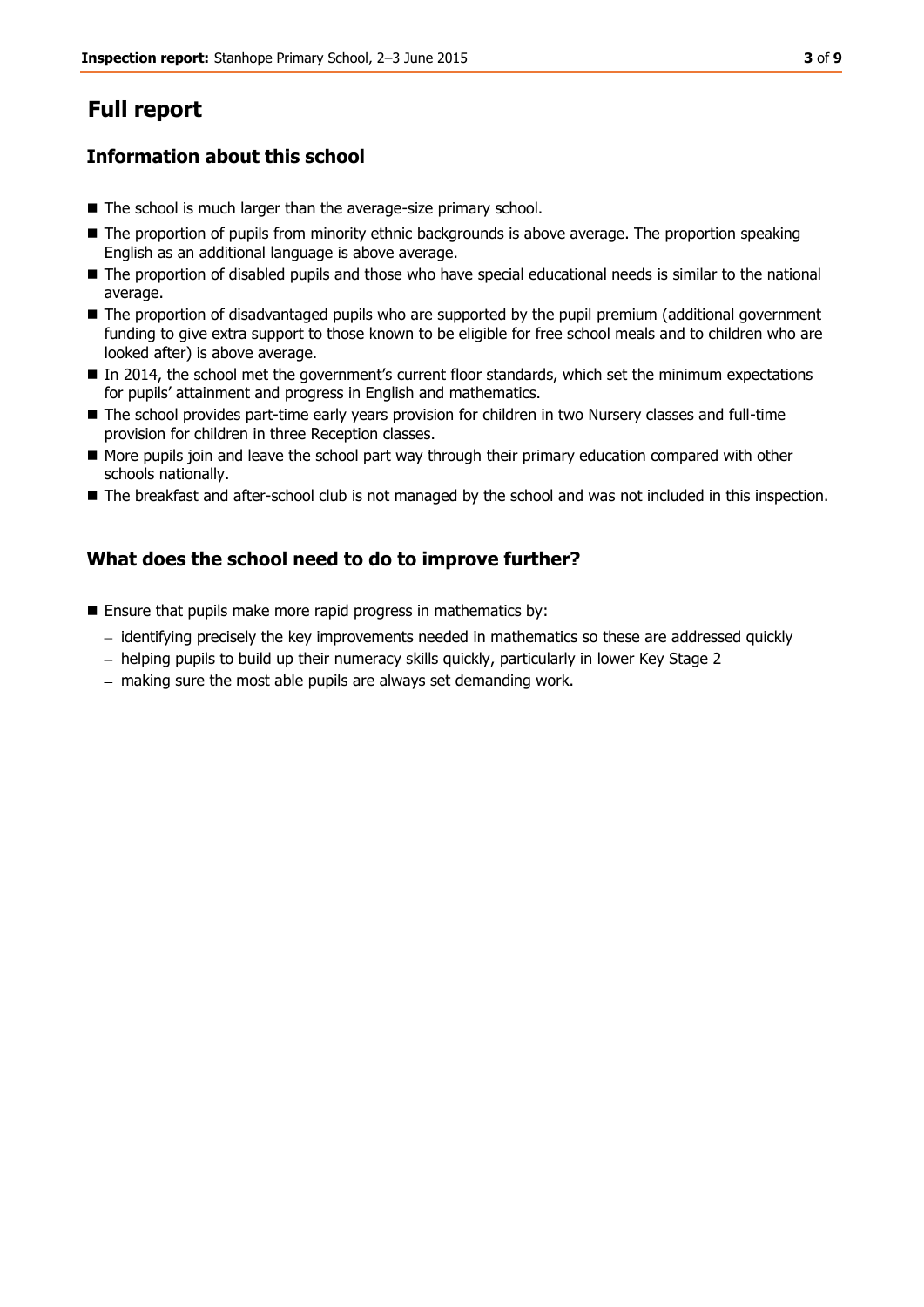# **Inspection judgements**

#### **The leadership and management are good**

- The headteacher, working together with senior leaders, managers and governors, has successfully driven improvements since the previous inspection. As a result, the quality of teaching and pupils' academic achievement have improved and are now good. Leaders have successfully maintained pupils' positive attitudes to learning and their good behaviour. They have made sure the whole school community is ambitious to achieve well. In informal discussions and the online survey, parents were confident that the school has improved and that their children achieve well.
- **Leaders have successfully raised pupils' aspirations for the future. For example, talks from professionals in** a variety of employment, opportunities for selected pupils to visit Cambridge University and close links with local secondary schools all encourage pupils to aim high. Success in public speaking and sporting competitions helps boost pupils' self-confidence.
- Regular checks on the quality of teaching and clear targets to secure improvements have effectively secured better teaching. Leaders have involved all staff, including teaching assistants, in specific training, for example to secure a consistent approach to the teaching of phonics and early reading.
- The curriculum is broad and balanced. Music and art are particular highlights, as the school's recent success in achieving the national Artsmark award reflects. Pupils enjoy singing in the local community and have taken part in performances with professional musicians. Pupils learn about democracy through elections for key posts of responsibility. Writing letters of application and interviews for other roles prepare pupils well for their future working lives. Tolerance and mutual respect are strongly developed, for example through celebrating festivals from a wide variety of faiths and cultures, and visits to local places of worship. All these strengths successfully foster good relations within the school, tackle discrimination and prepare pupils effectively for life in modern Britain. Spiritual, moral, social and cultural development is developed strongly.
- **Leaders use the pupil premium funding carefully to promote equality of opportunity and provide additional** sessions in reading, writing and mathematics for selected eligible pupils. The additional funding is also used to make counselling opportunities available to support pupils' personal and emotional development. As a result, previously wide gaps in attainment between pupils eligible for the funding and the others are closing quickly.
- Subject leaders have developed their roles in contributing to improving the school since the previous inspection. They check the quality of teaching in their areas of responsibility and have helped to develop the curriculum in reading and writing in particular so that pupils' progress is accelerated. The leadership and management of mathematics is less effective in identifying key priorities for action, in order to secure equally rapid improvements in pupils' progress in mathematics.
- Safeguarding measures are rigorous and organised effectively to make sure that pupils are kept safe. Leaders with specific responsibility for safeguarding make sure that records are maintained carefully and that any issues that may arise are followed up promptly. They make sure that the very best interests of pupils are protected at all times. Staff receive regular training for their roles so that any concerns are dealt with consistently. Leaders and governors regularly check that safeguarding documentation and guidance for staff are up to date, and that procedures are followed precisely.
- $\blacksquare$  The local authority has worked with the school since the previous inspection and checked that it has continued to improve the overall effectiveness of its work. The local authority has collaborated with leaders to measure the quality of the school's work and to provide helpful additional support and guidance.
- $\blacksquare$  The primary sports premium funding is used successfully to raise standards and encourage pupils to have positive attitudes to keeping fit and healthy. Sports clubs at lunch time and after school are popular and well attended. In informal discussions, parents expressed their appreciation for the sports clubs that the school organises.

#### ■ The governance of the school:

- Since the previous inspection, governors have shared the determination of senior leaders, managers and staff to make sure the school improves quickly. They have made sure they attended training to help them in their roles, for example so that they understand the information the school gathers about pupils' academic performance. Members of the governing body visit the school regularly and know how well it performs and the quality of teaching. Governors have a clear understanding of the school's systems to manage performance, reward good teaching and tackle underperformance. They know the targets that staff are set and how these link to salary. However, governors do not always make sure that a clear set of success criteria are fully met before salary increases are awarded.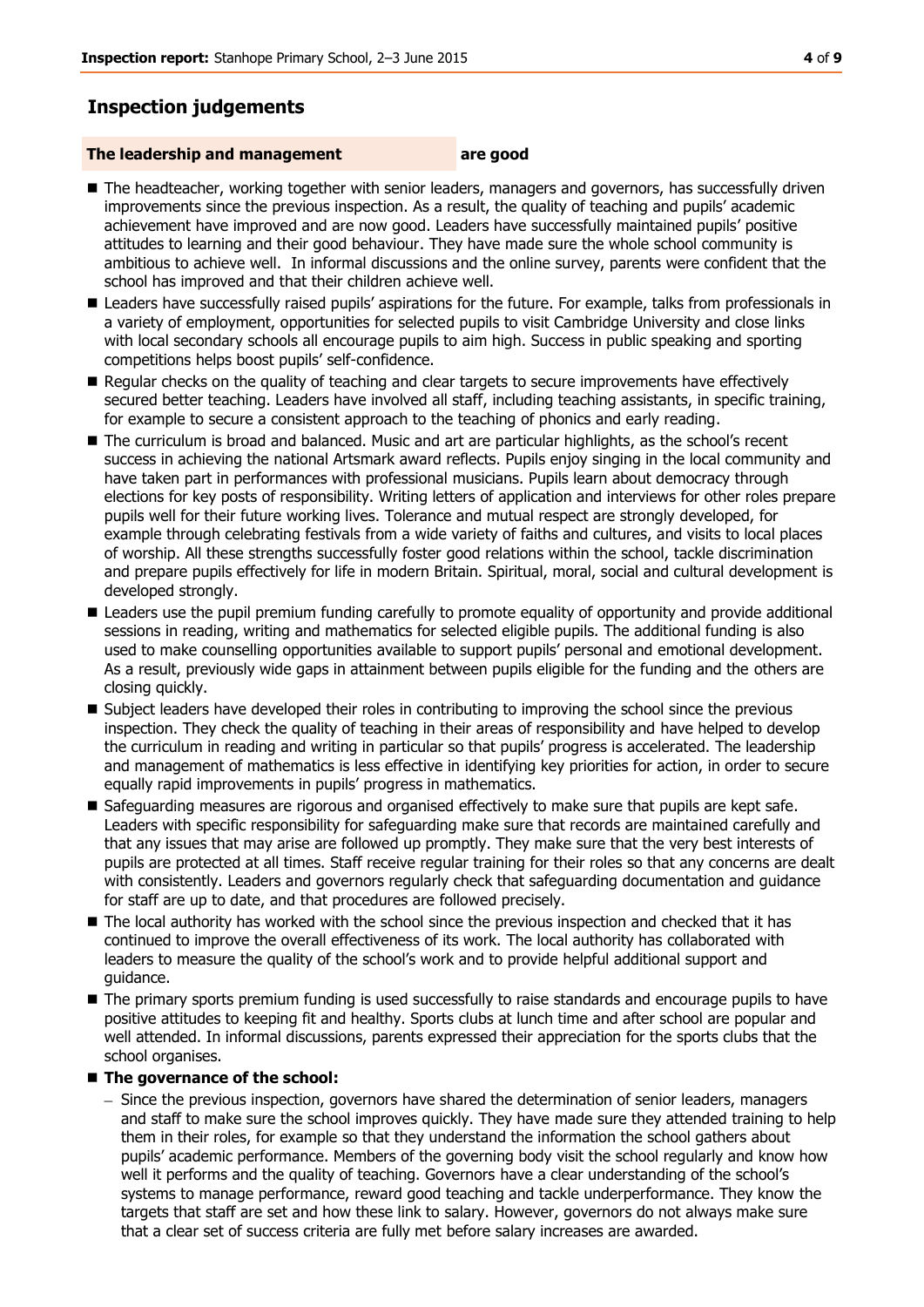#### **The behaviour and safety of pupils are good**

#### **Behaviour**

- The behaviour of pupils is good. Pupils are polite, friendly and behave well in lessons and around the school. Occasionally in lessons a few pupils lose concentration and their attention wanders but this rarely interrupts learning.
- Older pupils are enthusiastic to take on a number of roles and responsibilities within the school. For example, Year 6 prefects organise their own rota of duties to help make sure that break-times run smoothly. Older pupils promote reading by hearing the younger ones read each week and encourage pupils to make healthy eating choices.
- Teachers and staff are positive role models and have consistently high expectations of pupils' behaviour. Pupils are clear about the standards of behaviour expected of them, and understand and respect the school's behaviour systems. Pupils wear their uniforms smartly and look after the school's resources. They help make sure the school is litter free. Members of the daily lunchtime gardening club look after the school's vegetable beds.
- **Pupils show caring attitudes. Cyber mentors share their computing and information technology expertise** with other pupils and staff. In Year 5, the most able pupils in mathematics organise a club to support other pupils in developing their mathematics skills. Through regular charity fundraising and discussions on how they can contribute to improving the school, local community and wider world, pupils think carefully about those less fortunate than themselves.

#### **Safety**

- The school's work to keep pupils safe and secure is good. Pupils feel safe at school. In the survey of parents' views, the very large majority of parents confirmed that their child feels safe at school.
- Pupils say there is some occasional bullying. They are confident that the school staff always take swift action to help resolve any problems that may occur, as the school records show.
- **Through discussions in assembly and in class, pupils are encouraged to develop a good understanding of** how to keep themselves safe from harm. Road safety sessions, cycling-proficiency training and regular discussions about how to keep safe when using information and computing technology help pupils have a very good awareness of many of the dangers they may face. Training for pupils to help them avoid other risks to their safety, such as extremism, are not always as thoroughly promoted.

#### **The quality of teaching is good**

- The quality of teaching has improved since the previous inspection and is consistently good. The teaching of reading and writing is particularly strong and helps pupils make rapid progress in developing their literacy skills. Teaching in mathematics is not always as effective in helping pupils to master numeracy skills quickly, particularly in lower Key Stage 2.
- Very regular phonics teaching in the early years provision and Key Stage 1, as well as frequent reading in Key Stage 2, is highly successful in promoting pupils' achievement in reading. Leaders have made sure pupils read a wide variety of motivating texts that foster a love of books and positive attitudes to reading. Pupils in Key Stage 2 speak very positively about their favourite authors and the types of books they prefer to read.
- **Teachers make sure pupils write often and encourage them to use the features of high-quality prose in** their English work as well as when writing in other subjects. As a result, pupils practise their key skills regularly and they gain confidence in writing fluently.
- When teachers mark pupils' work, typically they make clear what pupils have done well and challenge them to identify where they can improve further. Pupils often know their personal targets and use these sensibly to focus their attention where they need to improve the quality of their work.
- Teaching assistants often make a strong contribution to pupils' learning. They support disabled pupils and those who have special educational needs effectively in literacy and mathematics as well as in improving their speaking and listening skills. Teaching assistants help pupils speaking English as an additional language to build up their spoken English skills quickly.
- The most able pupils have challenging work to do in reading and writing that helps them to concentrate and think hard. In mathematics, the work teachers set the most able pupils is not always as consistently demanding to ensure they make swift progress.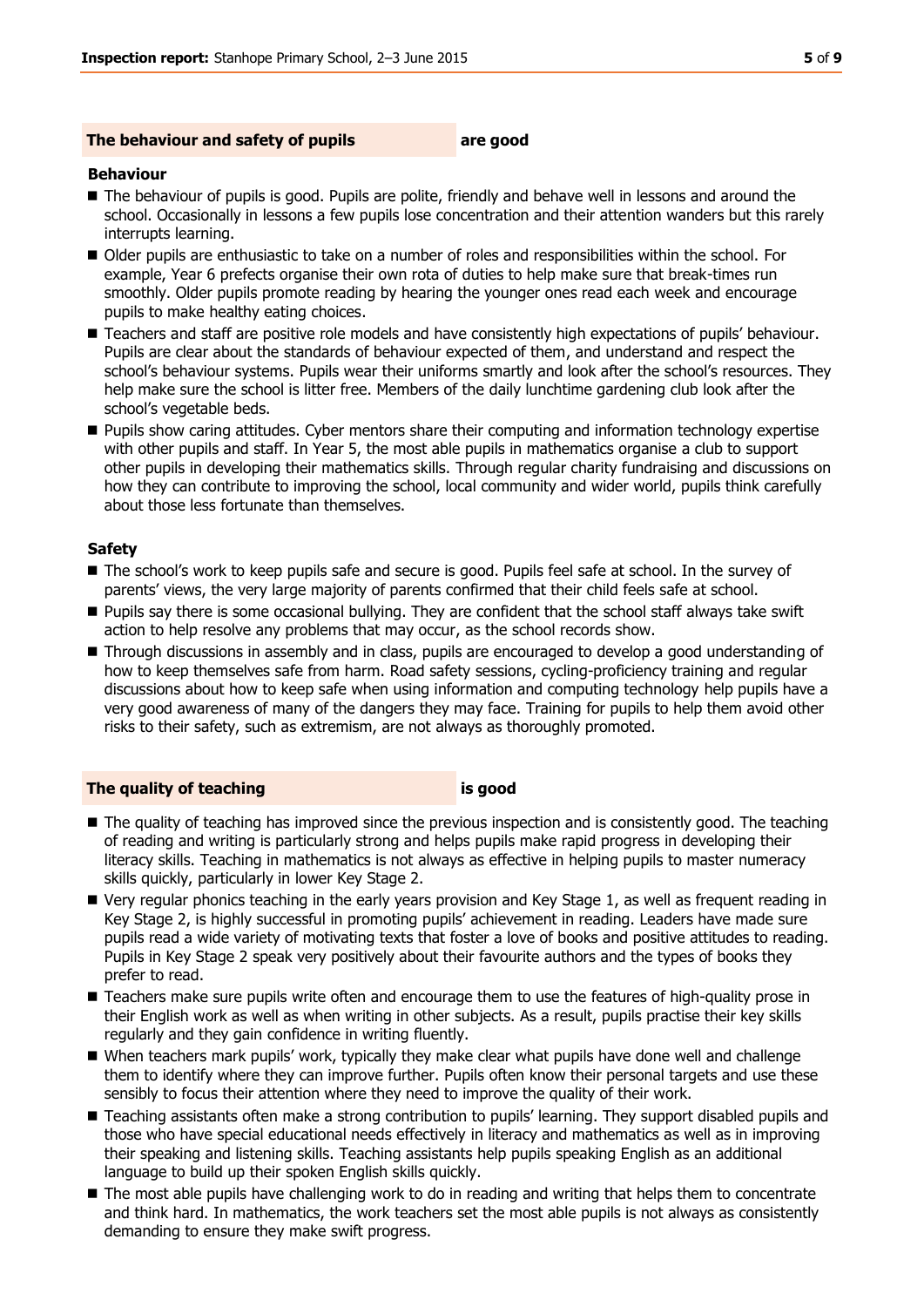#### **The achievement of pupils is good**

- Rates of progress for all groups of pupils have accelerated and, as a result, standards are rising, including in early years. In 2014, at the end of Year 2, standards in teacher assessments were the highest for the last five years and significantly higher than the national average. In the Year 1 phonics screening check in 2014, more pupils than the national average reached the expected standard. Despite making slower progress in their learning in the past when they were lower down the school, pupils now in Key Stage 2 make better progress than previously. As a result, pupils' standards at the end of Year 6 in national tests are average and improving quickly. Pupils achieve well.
- **Pupils in all classes make particularly rapid progress in their reading and writing, and develop their** literacy skills securely. They make good progress in mathematics. However, progress in mathematics is not always as brisk as in literacy in lower Key Stage 2 when teaching does not make sure pupils build up their mathematics skills as rapidly.
- **Disabled pupils and those who have special educational needs make good progress from their starting** points. They benefit from well-organised sessions tailored to their specific needs from well-trained teaching assistants, teachers and specialist therapists.
- **Pupils from minority ethnic groups and those speaking English as an additional language make good** progress. Pupils at the early stages of speaking English as an additional language are helped to build up their knowledge of English vocabulary quickly. This makes sure they make strong gains in their spoken English as well as in other subjects.
- **Pupils who join the school part way through their primary education are helped to settle quickly. Other** pupils make sure new pupils are welcomed and make friends easily. Additional support helps them make good progress from their starting points.
- Previously wide gaps between the attainment of disadvantaged pupils and other pupils in the school and nationally narrowed in 2014, particularly in reading and writing. Pupils eligible for additional funding in Year 6 made similar progress from their starting points compared with other pupils at the school and nationally. Eligible pupils were less than two terms behind the others in school and nationally in reading and writing, a narrower gap than that found nationally. In mathematics, pupils in Year 6 eligible for additional funding were two and a half terms behind the others in school and nationally, a similar gap compared with that found nationally. The school's records of pupils' progress show that disadvantaged pupils currently at the school make rapid progress. They have successfully caught up with the others and consequently, there is generally no longer a gap in their attainment.
- **The most able pupils achieve well. They make rapid progress in reading and writing. Their progress is** slower in mathematics when they are not challenged with suitably difficult work.

#### **The early years provision is good**

- The early years provision is well led and managed. Children make good progress and achieve well from their starting points. Children are well prepared for the start of Year 1. More children than average reached a good level of development by the end of the Reception Year in 2014. A larger proportion of children than that found nationally exceeded the expected standards in their learning.
- Teaching is good in Nursery and Reception. Children benefit from a suitable balance of adult-led tasks and activities to choose to do on their own. Staff help children build up their knowledge of basic skills quickly, including phonics and numbers. Occasionally, teaching assistants are not effective in helping children build on what they know and can do through discussions.
- **E** Children are happy and behave well. They listen carefully to one another and to the adults, and follow instructions. Social skills are fostered well. Children are sensible, take turns and share resources. Two children were observed playing musical instruments together. They worked cooperatively in order to play in rhythm successfully. Children readily act helpfully. For example, another group of children were observed calmly collecting writing equipment after a phonics session. Children are encouraged to keep themselves and one another safe. Children practising hitting a ball with bats did so carefully while other children using climbing equipment took turns to help one another to use the resources safely.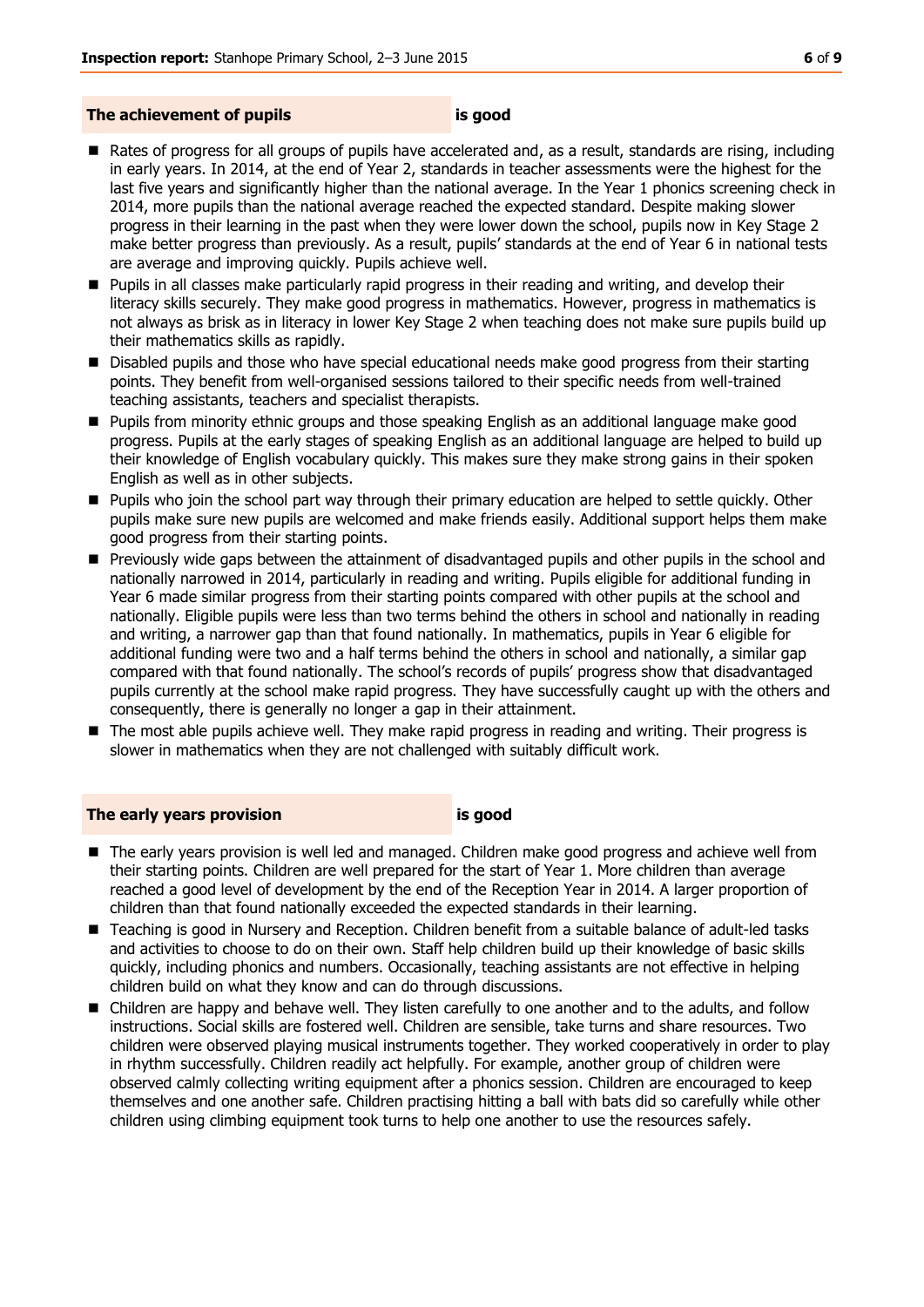# **What inspection judgements mean**

| <b>School</b> |                                |                                                                                                                                                                                                                                                                                                                                                                      |
|---------------|--------------------------------|----------------------------------------------------------------------------------------------------------------------------------------------------------------------------------------------------------------------------------------------------------------------------------------------------------------------------------------------------------------------|
| Grade         | <b>Judgement</b>               | <b>Description</b>                                                                                                                                                                                                                                                                                                                                                   |
| Grade 1       | Outstanding                    | An outstanding school is highly effective in delivering outcomes that<br>provide exceptionally well for all its pupils' needs. This ensures that pupils<br>are very well equipped for the next stage of their education, training or<br>employment.                                                                                                                  |
| Grade 2       | Good                           | A good school is effective in delivering outcomes that provide well for all<br>its pupils' needs. Pupils are well prepared for the next stage of their<br>education, training or employment.                                                                                                                                                                         |
| Grade 3       | <b>Requires</b><br>improvement | A school that requires improvement is not yet a good school, but it is not<br>inadequate. This school will receive a full inspection within 24 months<br>from the date of this inspection.                                                                                                                                                                           |
| Grade 4       | Inadequate                     | A school that has serious weaknesses is inadequate overall and requires<br>significant improvement but leadership and management are judged to<br>be Grade 3 or better. This school will receive regular monitoring by<br>Ofsted inspectors.                                                                                                                         |
|               |                                | A school that requires special measures is one where the school is failing<br>to give its pupils an acceptable standard of education and the school's<br>leaders, managers or governors have not demonstrated that they have<br>the capacity to secure the necessary improvement in the school. This<br>school will receive regular monitoring by Ofsted inspectors. |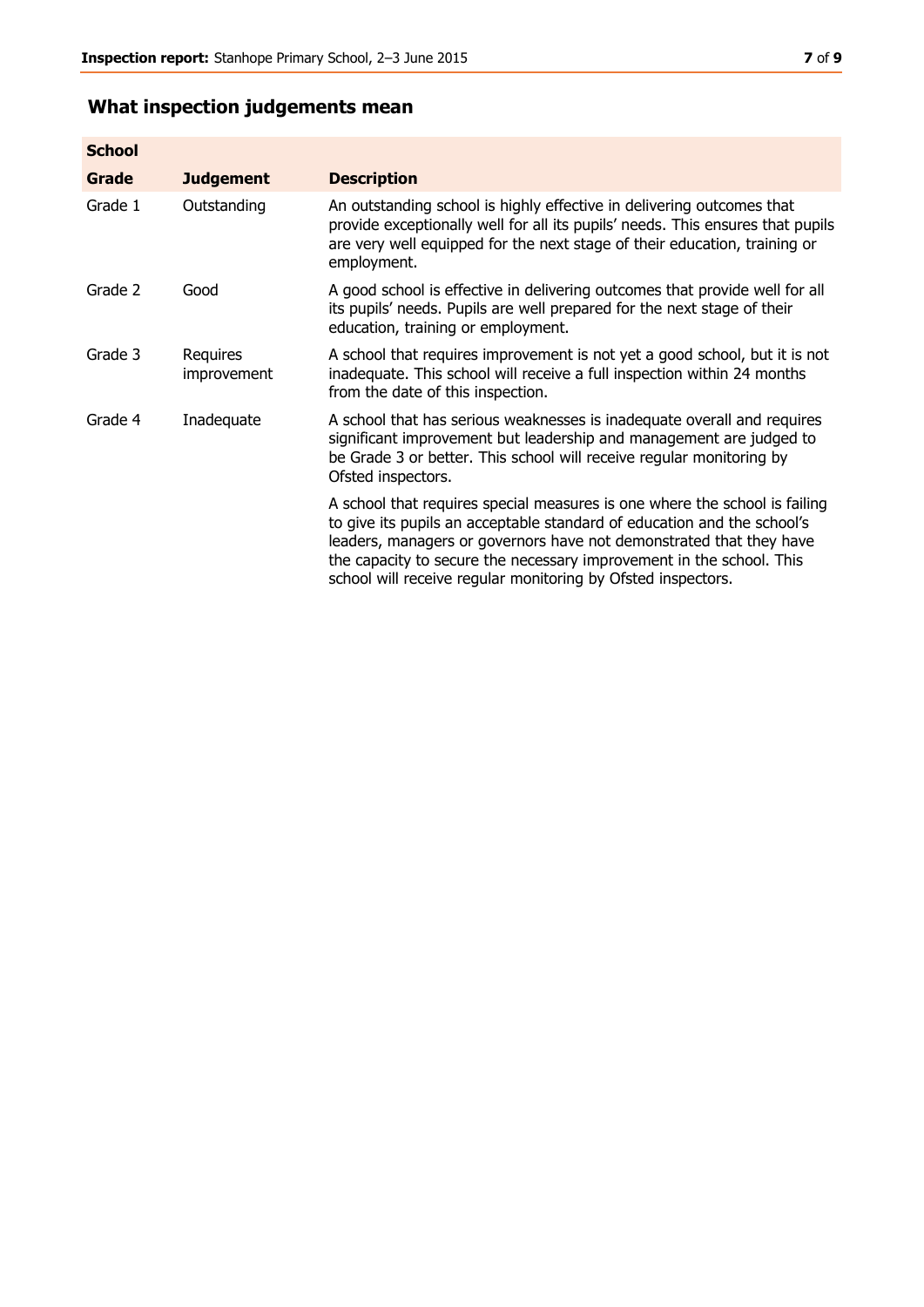# **School details**

| Unique reference number  | 101907 |
|--------------------------|--------|
| <b>Local authority</b>   | Ealing |
| <b>Inspection number</b> | 464549 |

This inspection of the school was carried out under section 5 of the Education Act 2005.

| <b>Type of school</b>                      | Primary                      |
|--------------------------------------------|------------------------------|
| <b>School category</b>                     | Community                    |
| <b>Age range of pupils</b>                 | $3 - 11$                     |
| <b>Gender of pupils</b>                    | Mixed                        |
| <b>Number of pupils on the school roll</b> | 584                          |
| <b>Appropriate authority</b>               | The governing body           |
| <b>Chair</b>                               | Denise Maloney               |
| <b>Headteacher</b>                         | David McLeod                 |
| Date of previous school inspection         | 6- 7 November 2013           |
| <b>Telephone number</b>                    | 020 85759989                 |
| <b>Fax number</b>                          | 020 88132606                 |
| <b>Email address</b>                       | admin@stanhope.ealing.sch.uk |